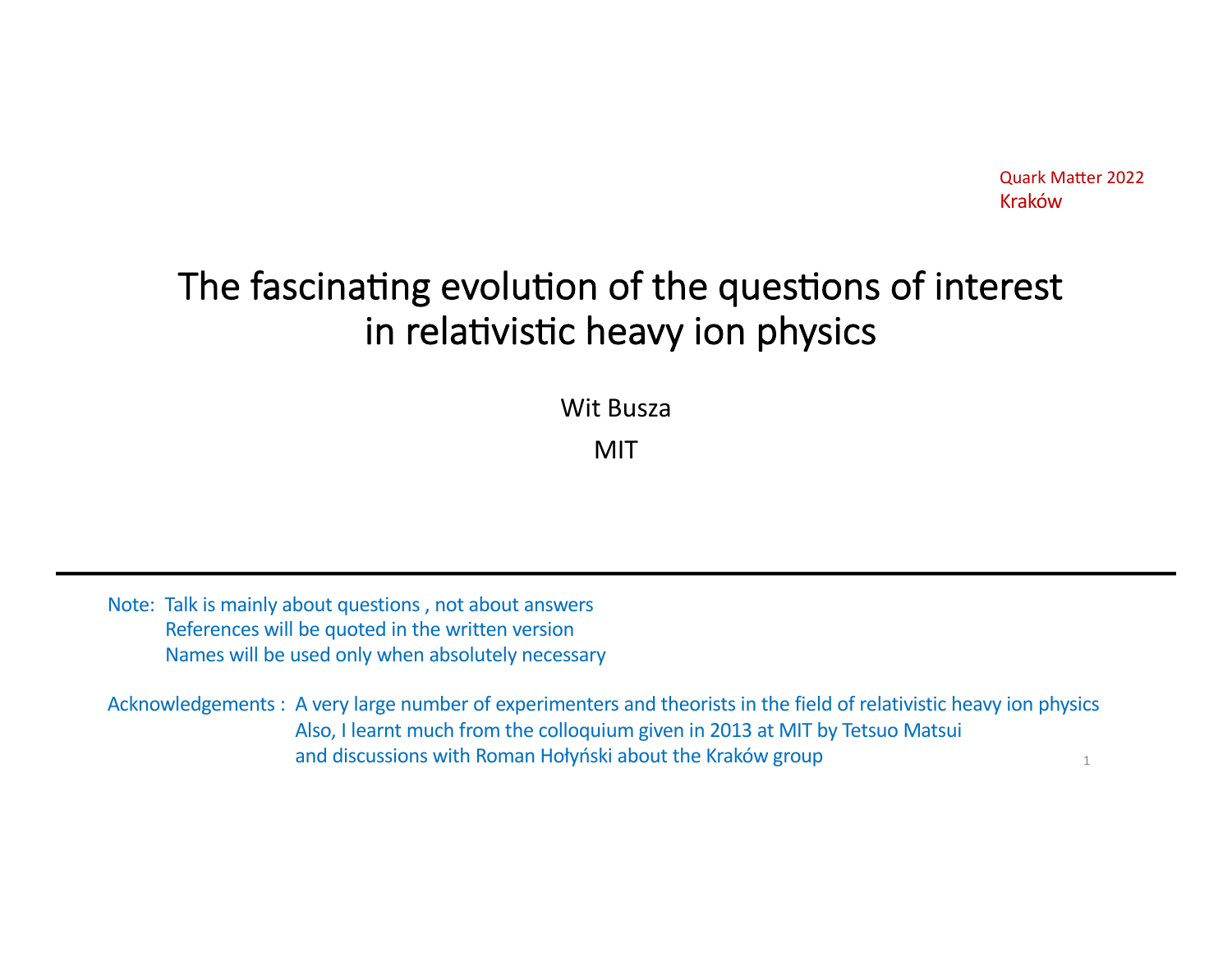At the beginning of a Quark Matter Conference good to ponder on:

- 1. Where are we ?
- 2. Where are we going?
- 3. How will we know we got there?
- 4. How did we get here?
- Questions 1 &2 will be answered by this conference.
- 3 will have been answered if in Feynmann Vol IV there is a chapter on QCD, which includes answers to most of today's important questions.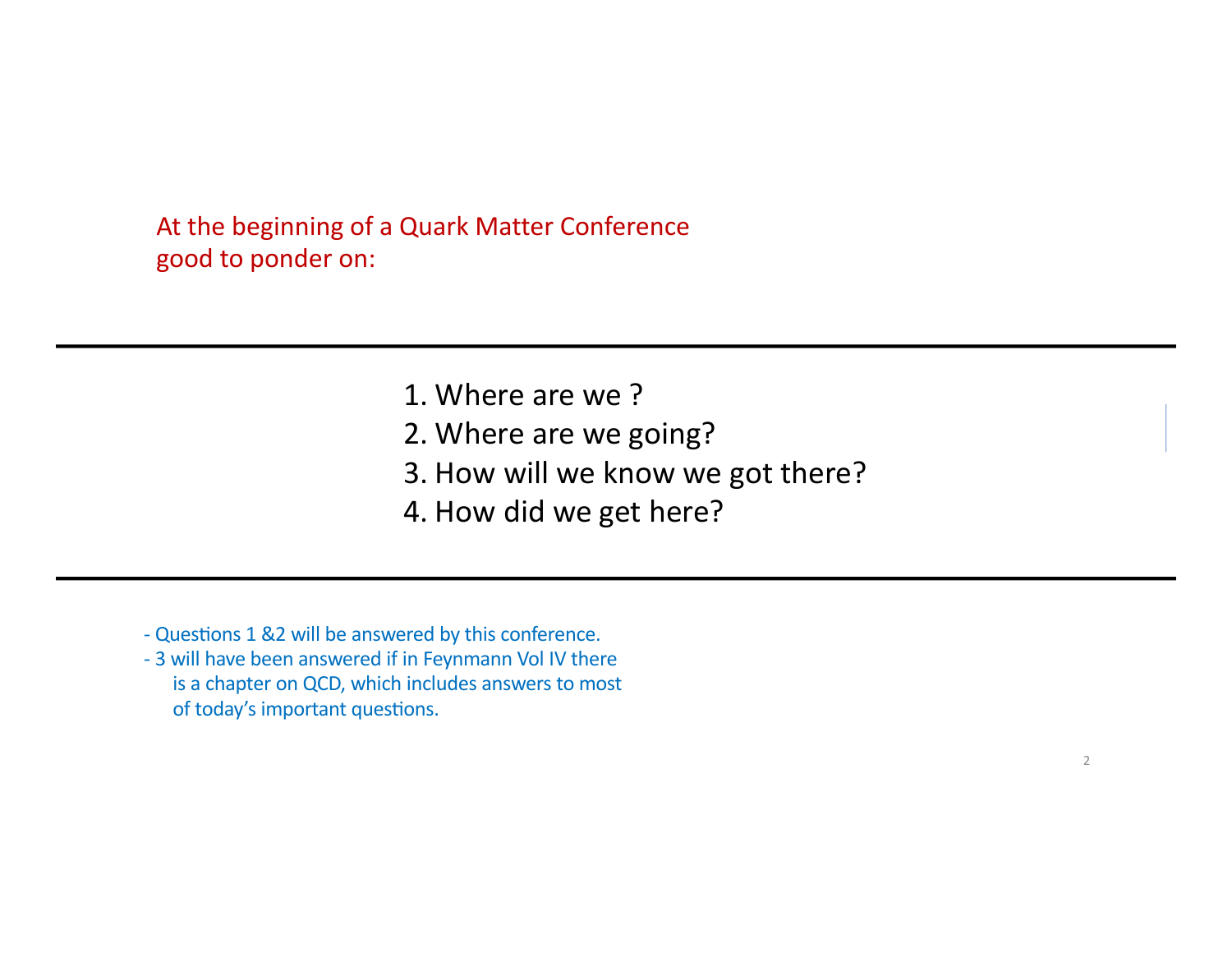That leaves the last question

How did we get here?

- it's an interesting story

- It is fun

- Much insight can be obtained from the past re the present and future, in particular, what are the really big questions, and what is just a fad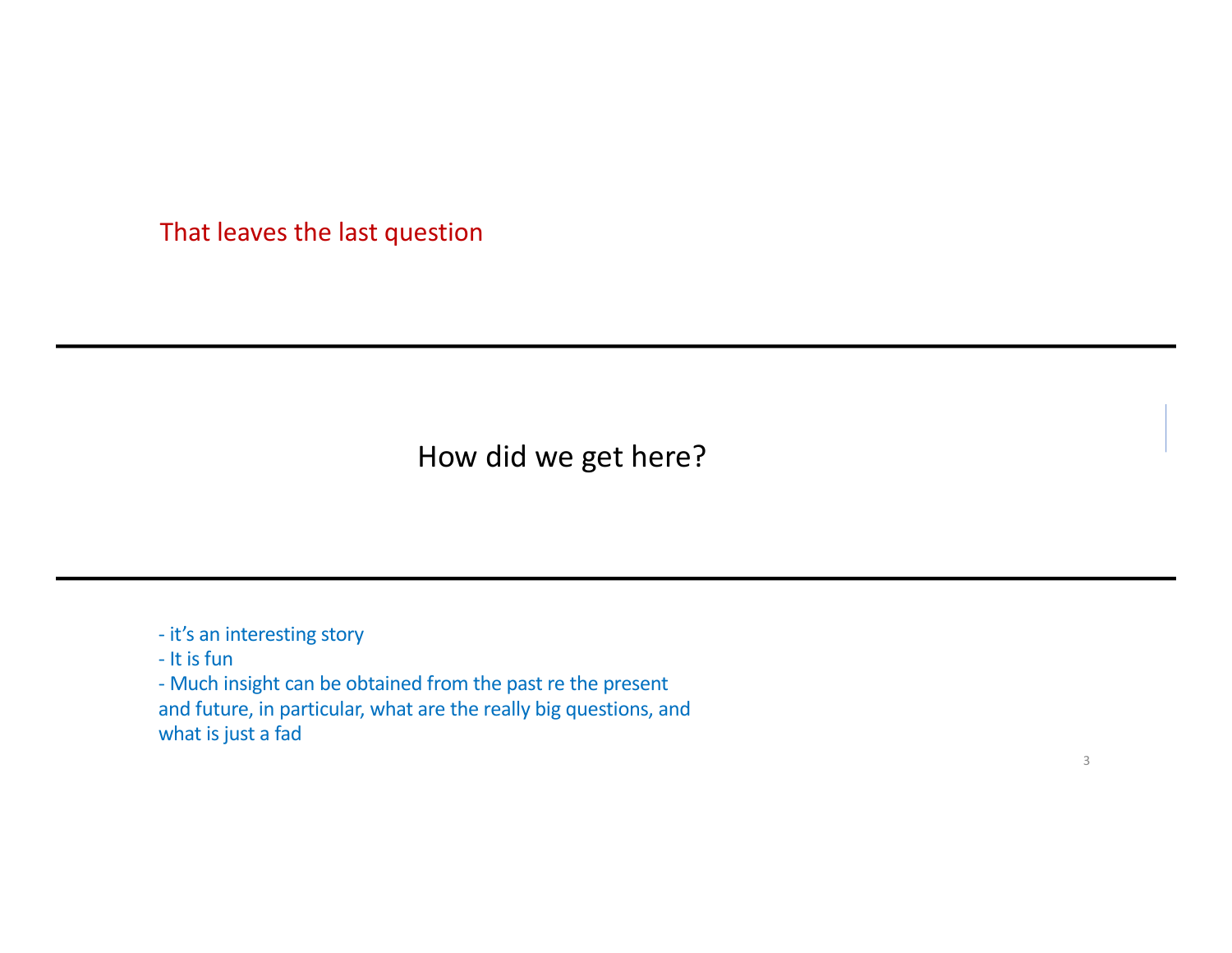### By the 1930's:

- There is the beginning of nuclear physics and discovery of strong interactions
- Visual tracking devices have been invented
- Cosmic rays are actively studied (note: by then Millikan's shackles had been removed from cosmic ray studies)

# What happens when strongly interacting cosmic rays collide with nuclei?

1937 Marietta Blau places a nuclear emulsion on top of a mountain and observes a "STAR".

8 charged tracks are seen, including that of strongly interacting relativistic ones

It is the first observed AA collision (probably a pBr or pAg)



**© 1937 Nature Publishing Group**

≳ 1938, in a Wilson cloud chamber, example of the production of ≥ 2 strongly interacting and penetrating particles (hadrons) produced together at a point

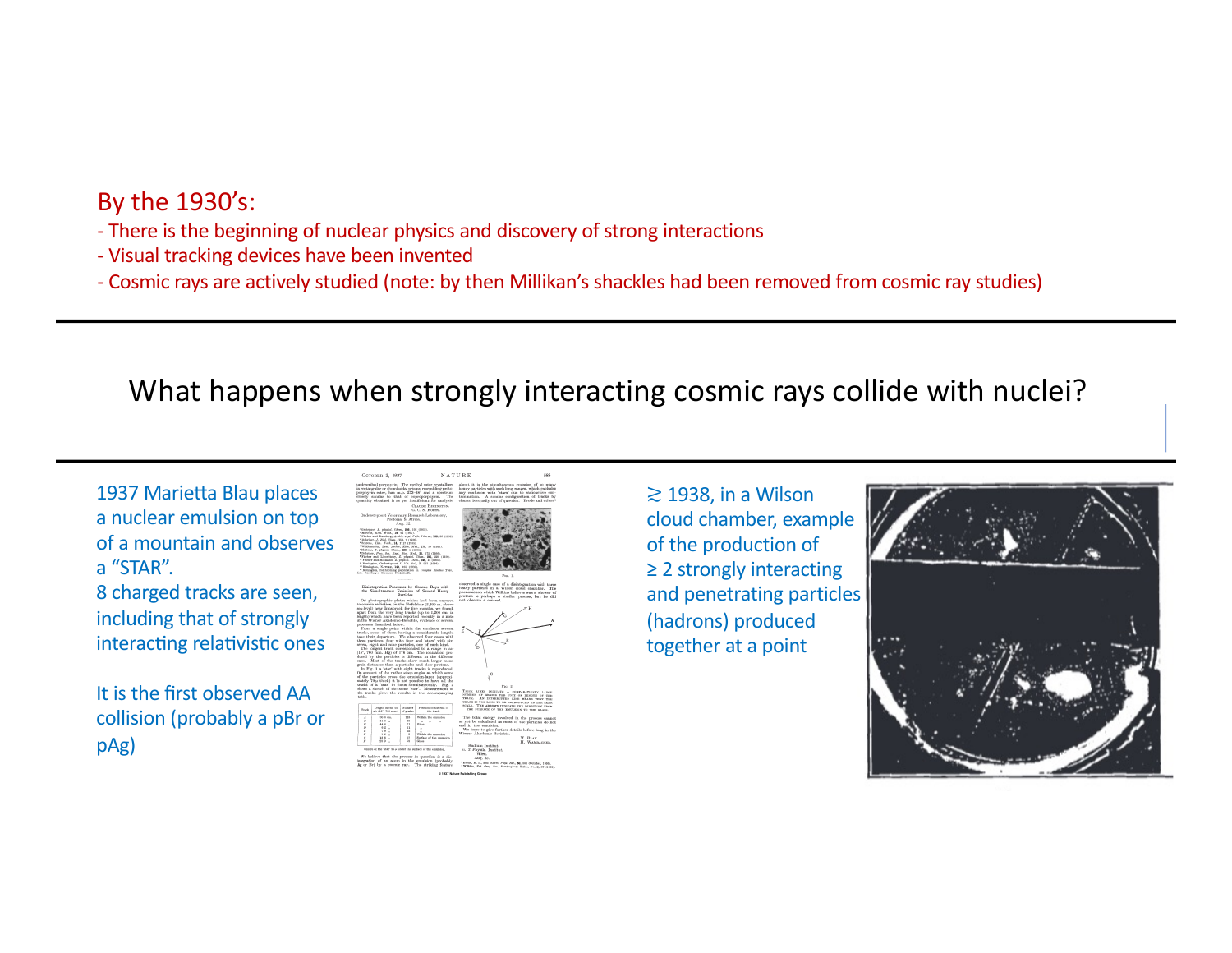1938 – 1947: Fascinating exchange between non-other than Heisenberg, Heitler and Janossy

What is the mechanism of particle production?

- Multiparticle production does occur in pp collisions

- pA collisions are interesting in themselves. The (very strong) interactions lead to sequential collisions inside nuclei

- Many of the (physics) "gods" of the day are interested in this question; Fermi, Heisenberg, Landau, Oppenheimer, to name few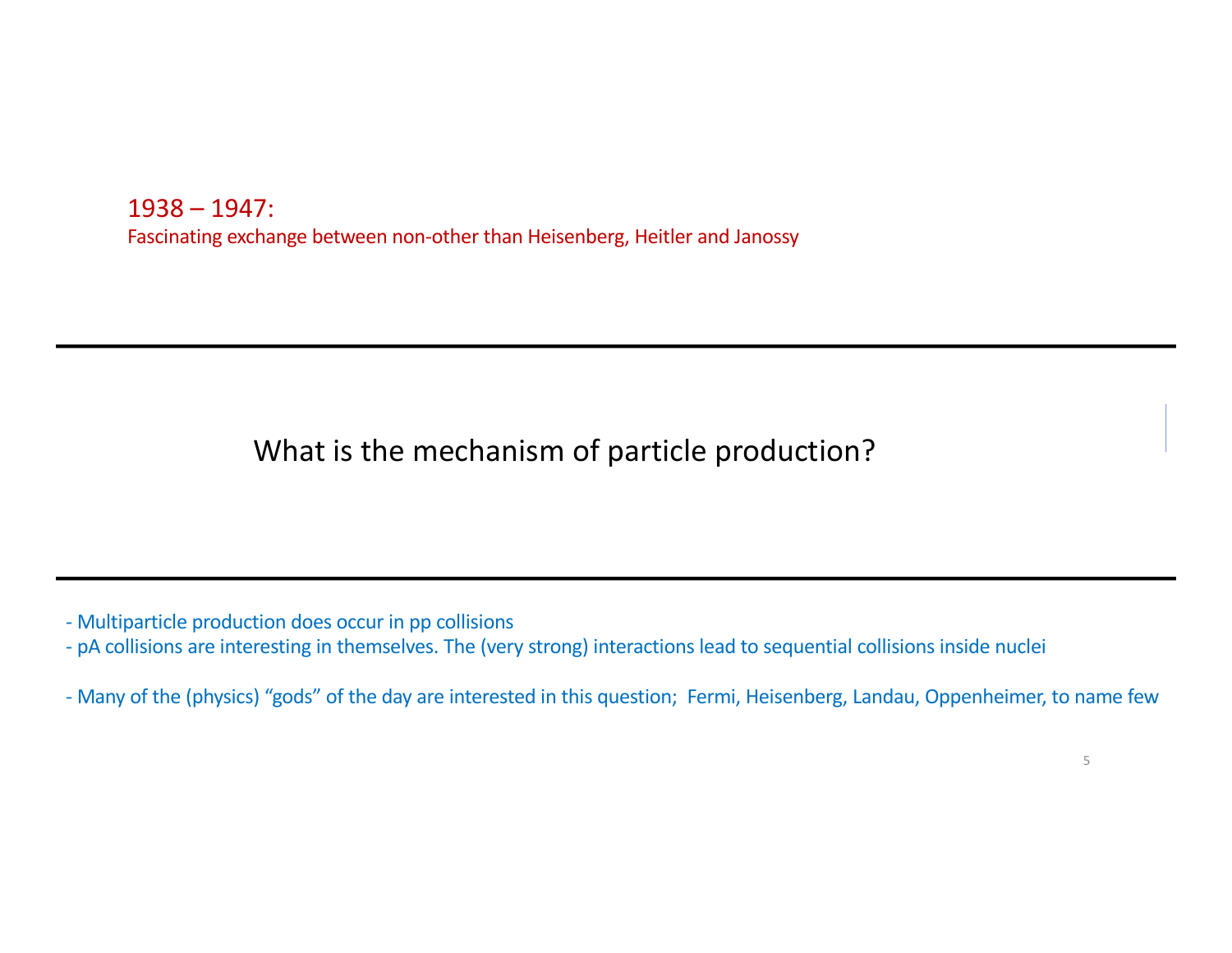1940's & 1950's: The discussions and questions asked are not that different from those to-day

Is particle production a fast process? Is it a slow process? Since the interactions are so strong do particles stop each other? If so, what is the initially created system?

- In early 1940's : Heisenberg and Oppenheimer view particle production a consequence of colliding fields. Production times are ≫ collision times, with low momentum particles produced isotropically and fast particles produced more forward and backward.

- In late 1940's and early 1950's: Fermi visualizes complete stopping and production of a boson gas which is in thermal equilibrium. During expansion, energy and number of particles remain constant. Landau visualizes the same beginning but system continuous to interact during a relativistic hydrodynamical expansion

- By late 1950's: Hagedorn considers the increase in the number of possible produced states, as one increases the energy of colliding particles, and concludes that the temperature of the produced hadronic system must reach a limiting value

6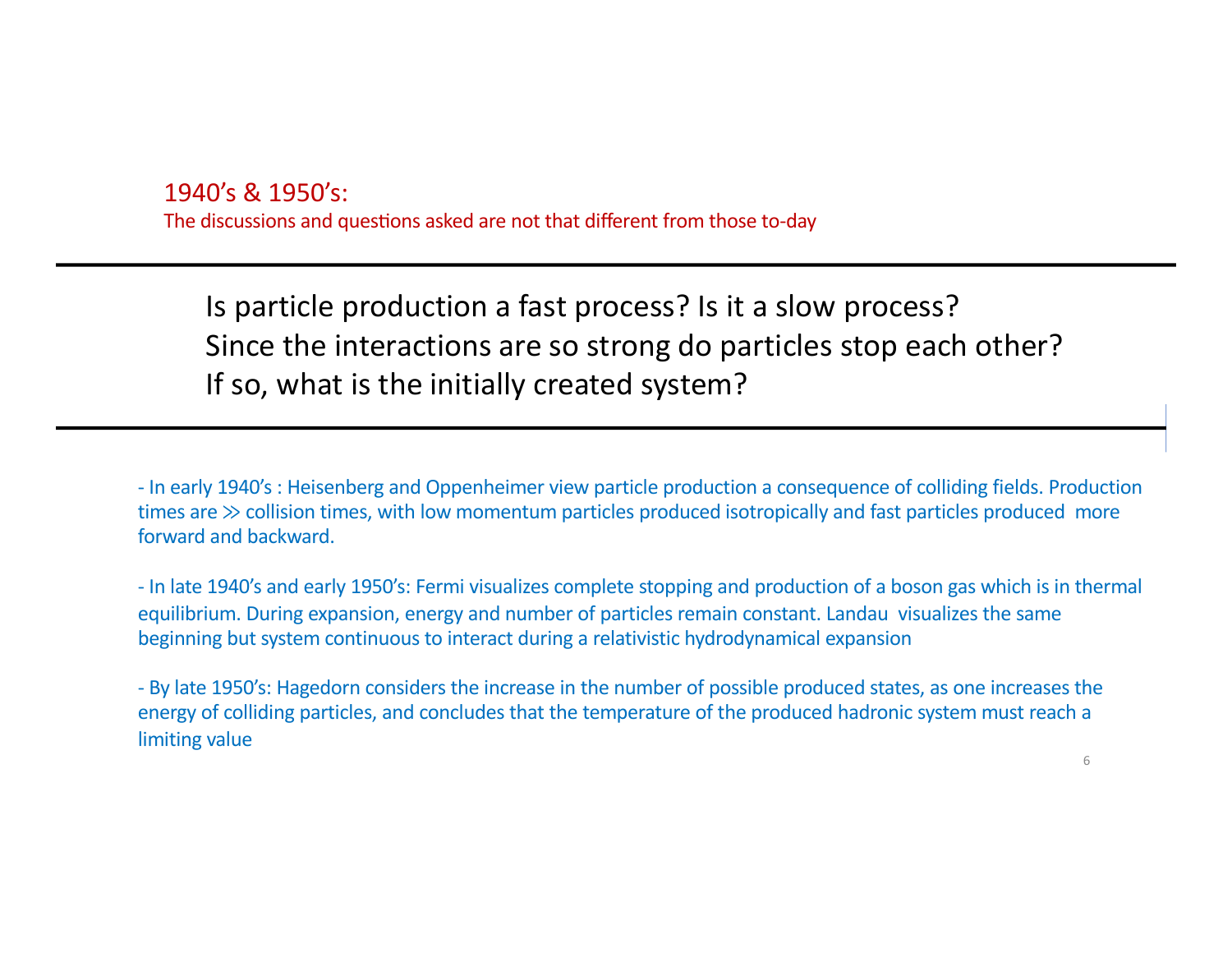### 1960's and early 1970:

- We are in Kraków, so what were the questions asked here at that time?

- There was a very dynamic group led by Marian Mięsowicz

- Studied pA interactions using "discarded by HEP" nuclear emulsions.

Why pp and pA are so similar? What is the time of formation of particles? How do newly produced particles interact? Transparent yet strongly interacting! Do pA studies teach us something about pp physics or vice versa? How to analyze AA data in terms of pp?

Fantastic atmosphere attracted theorists such as Białas and Czyż, who became instrumental in converting a quantum mechanical analysis of elastic pA collisions into a useful technique, the so-called "Glauber Method"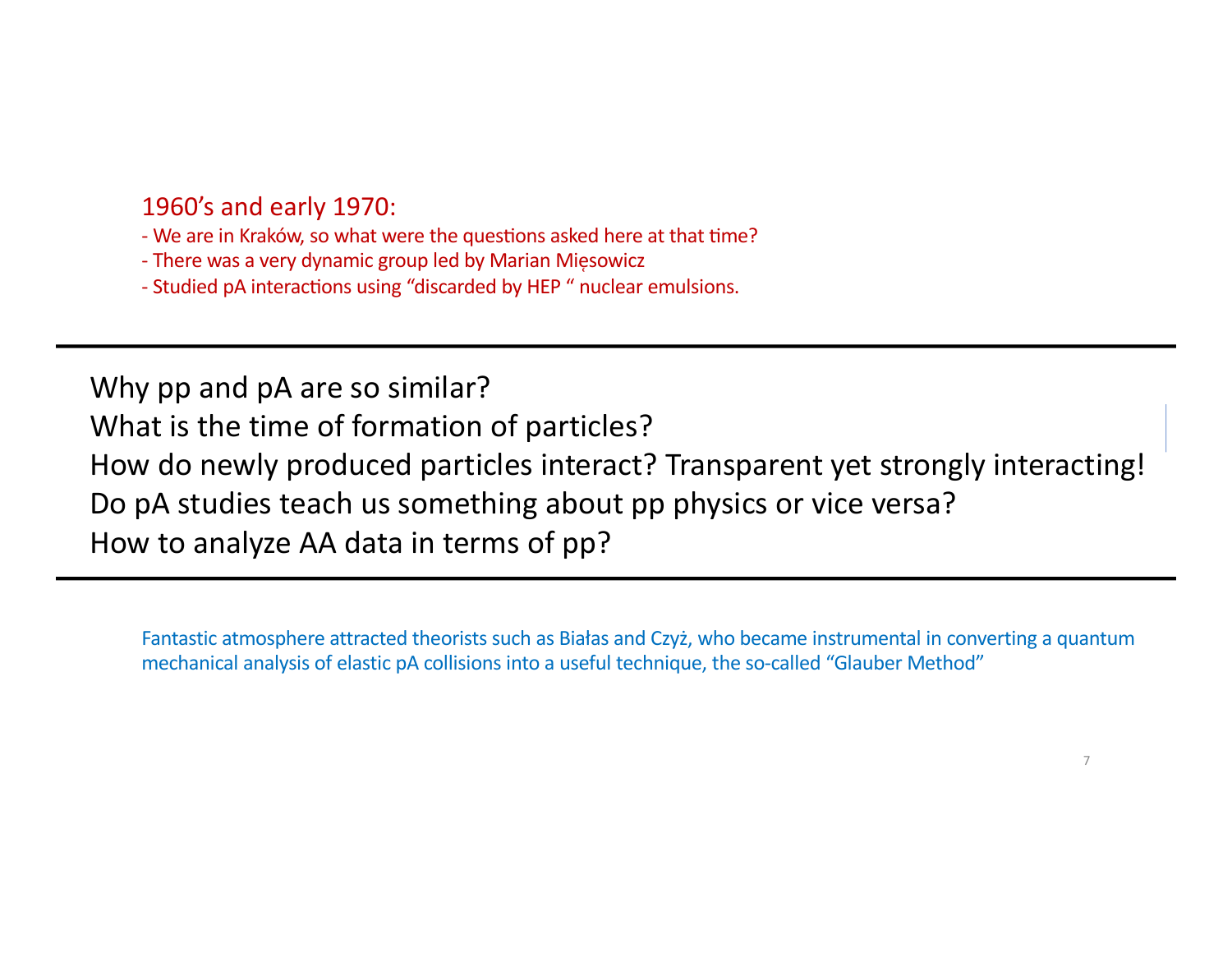### Early 1970's:

- accelerators, particularly Fermilab, replace cosmic rays
- have well defined beams and targets
- Lead to quantitative studies of pA collisions

What is the space-time picture of particle production, from instant of impact to final free streaming particles? What are the properties of the intermediate state?

- "participant" is a useful concept
- participant scaling
- extended longitudinal scaling
- realization of the importance of relativity (that the collision looks very different in different reference frames)

### Eg Gottfried's energy flux cascade model for **pA** in **A's** frame

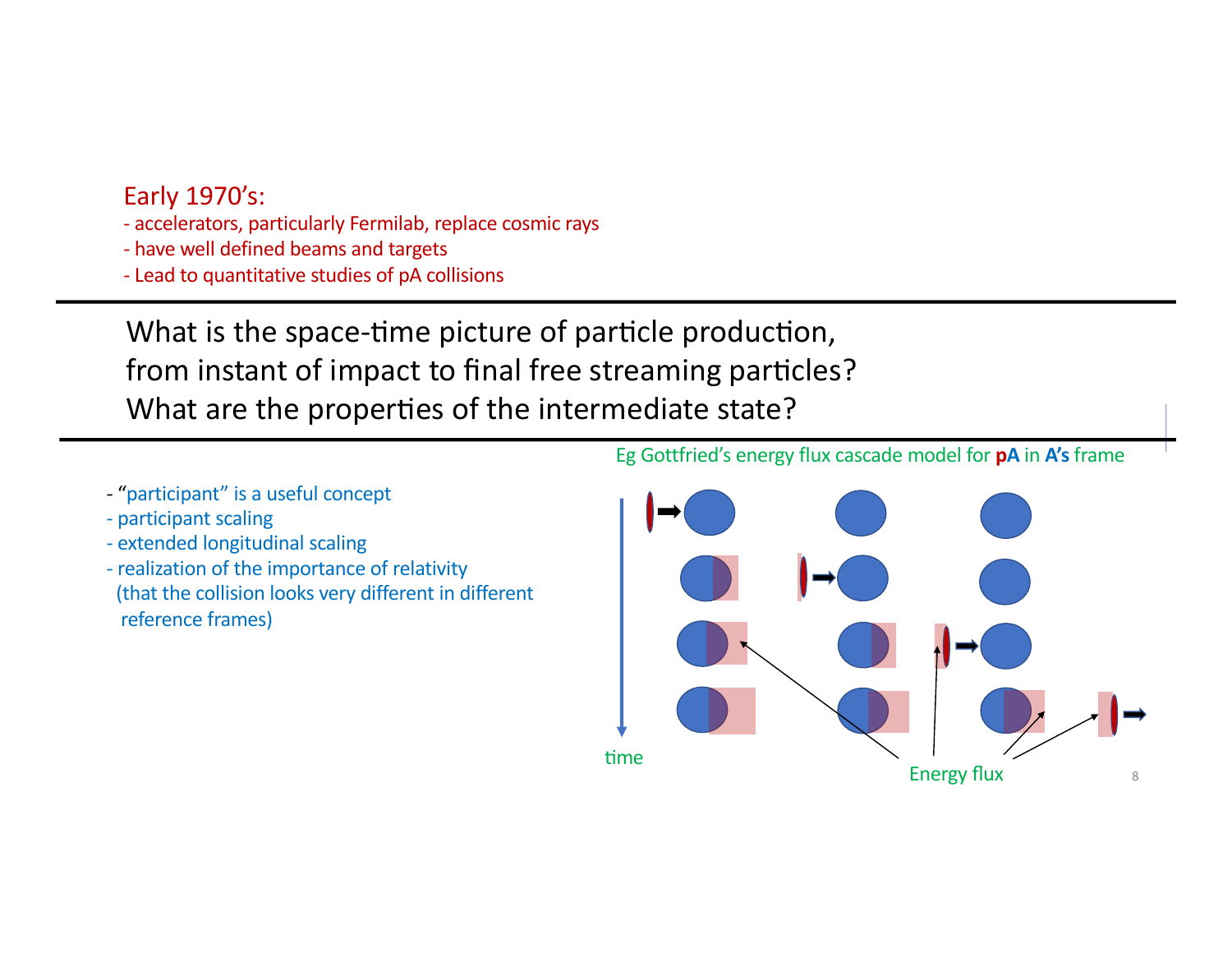### 1960's (in parallel with the HEP nuclear studies):

- Discovery of neutron star (1967)

- GeV/u accelerators study motion and breakup of nuclear matter inside nuclei & EoS

- Lee & Wick postulate new kind of abnormal vacuum and nuclear matter

What happens if you compress, distort or breakup nuclear matter? Does superdense nuclear matter exist? Are there different kinds of vacua?

In 1974 these questions lead to a very influential meeting - the so-called "Bear Mountain Meeting"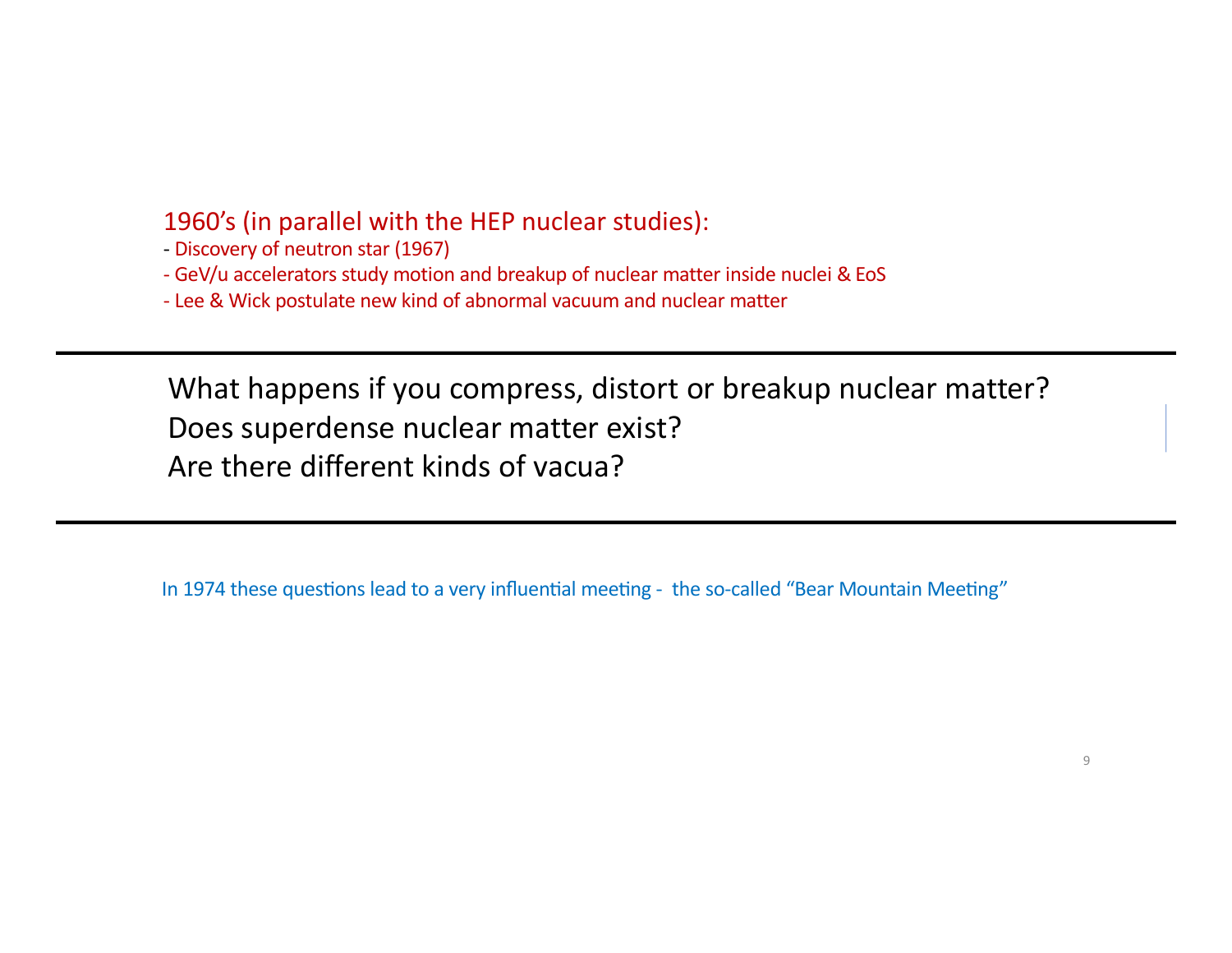### Mid 1970's:

There are two communities that almost do not talk to each other, yet are asking highly related questions

What is the system produced immediately after a collision of hadrons? What is the system produced when nuclei are highly compressed?

T.D.Lee, 1974:

"So far almost all our nuclear physics experiments have been restricted to nuclei at a constant density. We have never ventured out to study nuclear physics at any densities other than the normal one.

#### Likewise

in particle physics … hitherto, we have concentrated only on experiments in which we distribute a higher and higher amount of energy into a region with smaller and smaller dimensions …

We should investigate some "bulk" phenomena by distributing high energy or high nucleon density of a relatively large volume.

The fact that such directions have never been explored should, by itself, serve as an incentive for doing such experiments".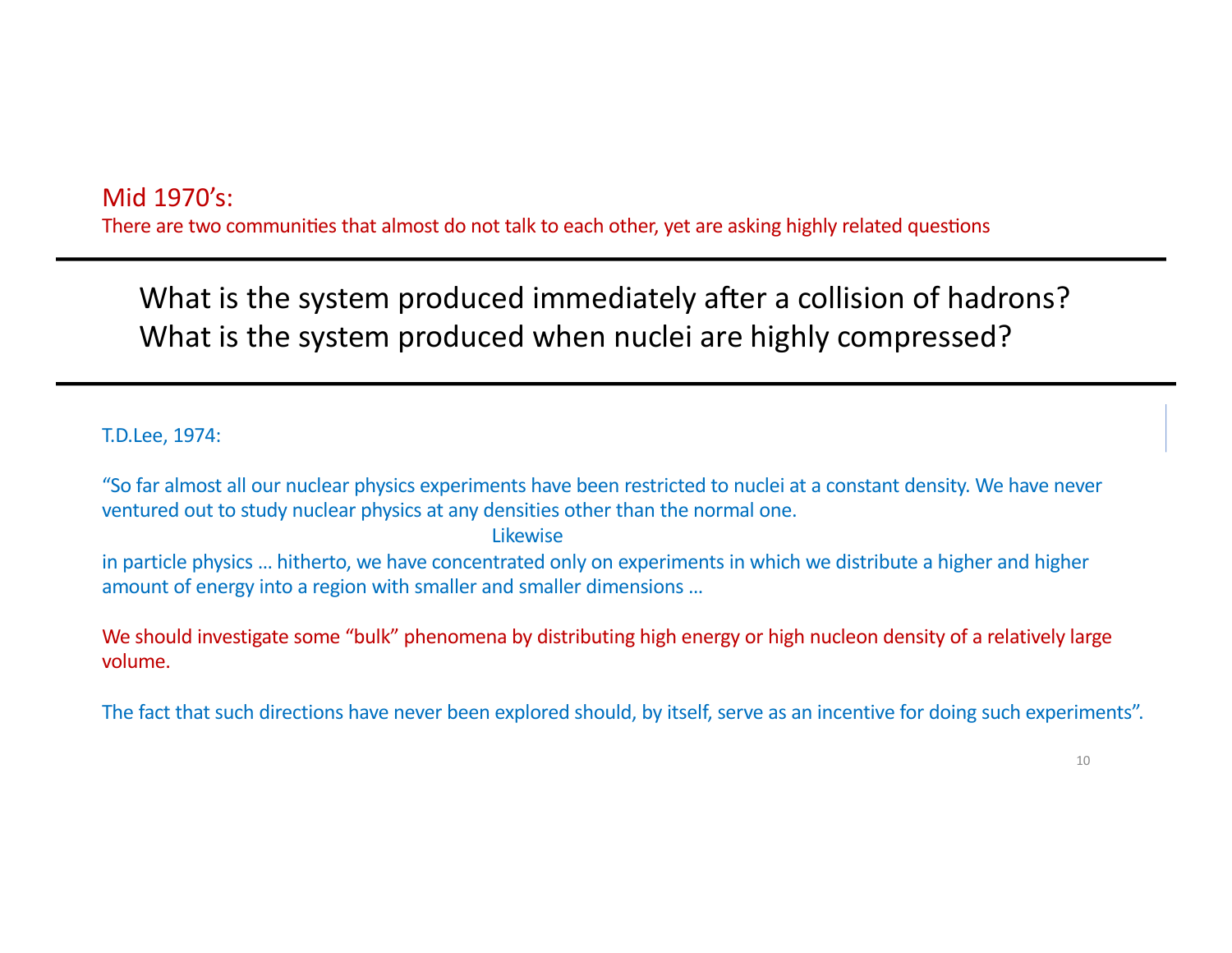# **1974: Guidance where to go**

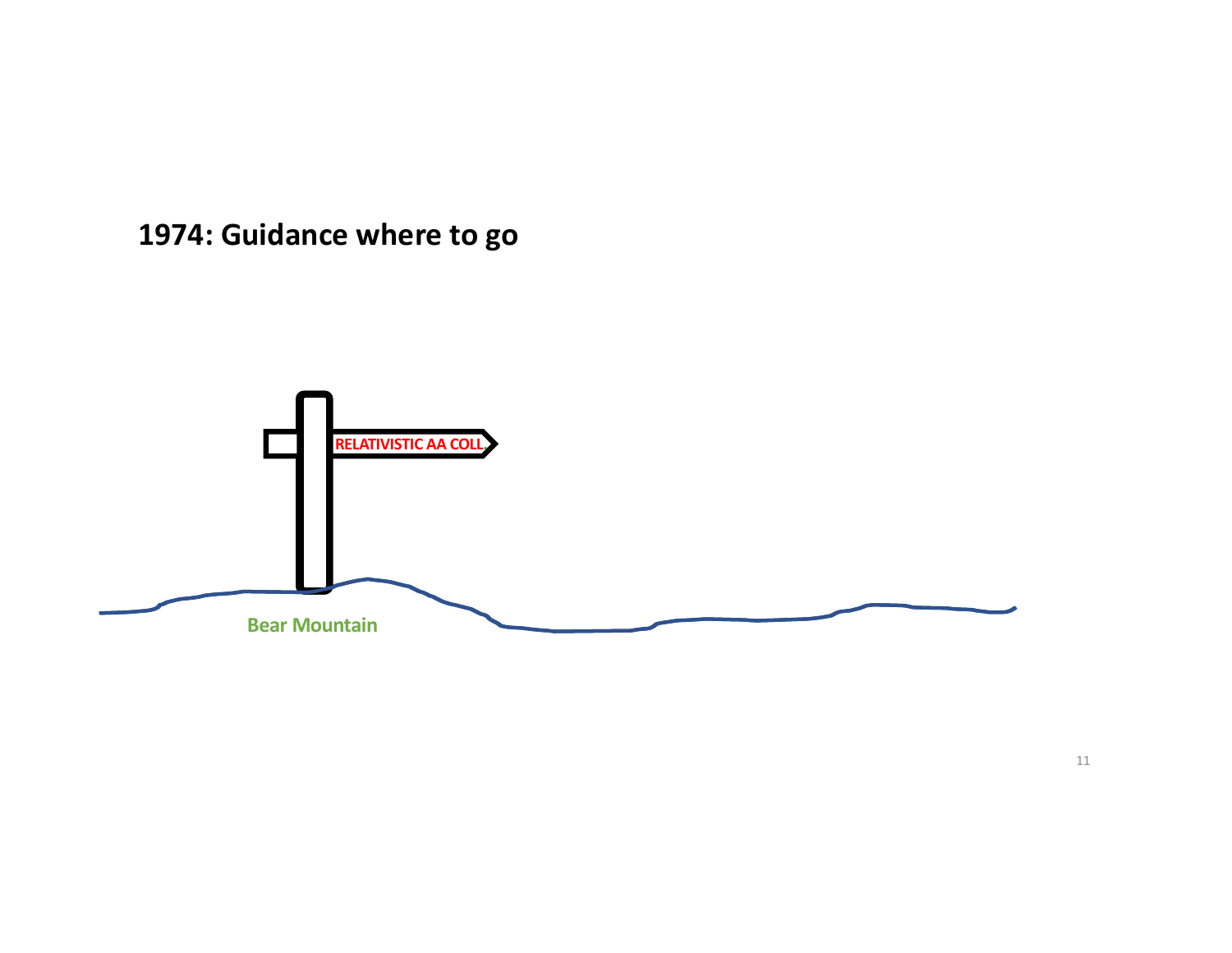Timing was perfect! In theory, there was the parton/QCD revolution – a paradigm shift In experiment, unexpected results – EMC and Cronin Effects & transparency of coherently produced states

All of which led to some very sexy questions, such as:

Can confined quarks be liberated?

Can we recreate on earth the conditions that existed in the early universe?

Can we produce some new kinds of matter and abnormal vacua?

Are free nucleons different from those in nuclei?

- Lab directors saw the possibilities of extra funding for their labs!
- Ambitious physicists smelled gold!
- Meetings sprung up as mushrooms!
- There was no shortage of speculations re the QCD phase diagram and the space-time picture of hadronic collisions
- Terms like Quark Soup, QGP etc. were coined up
- There was a colossal expansion of the field

- In short it was the beginning of a renaissance period for our field.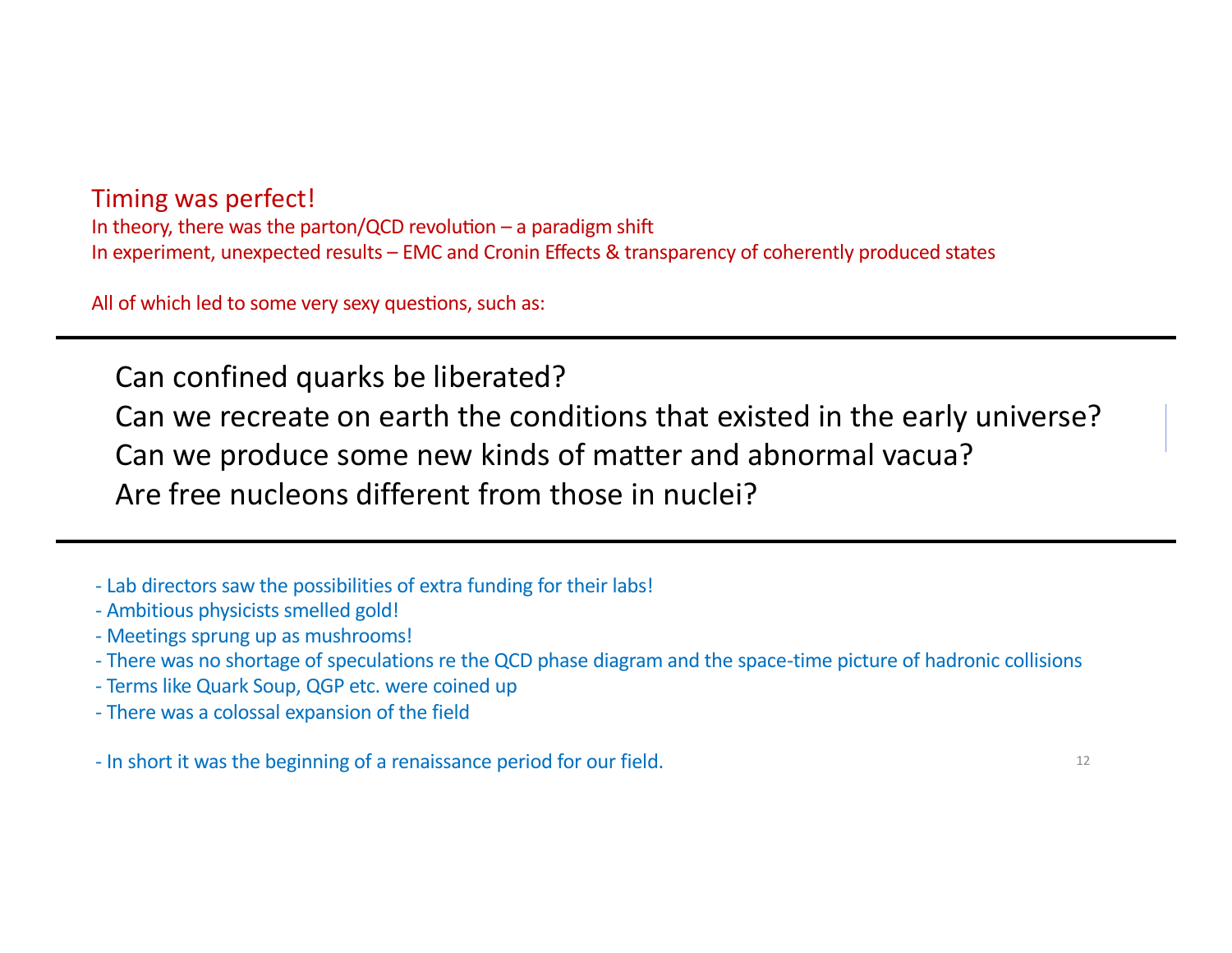### The best example



**CBA (ISABELLE) tunnel 1983 Empty and unfunded**



**RHIC Complex 2000**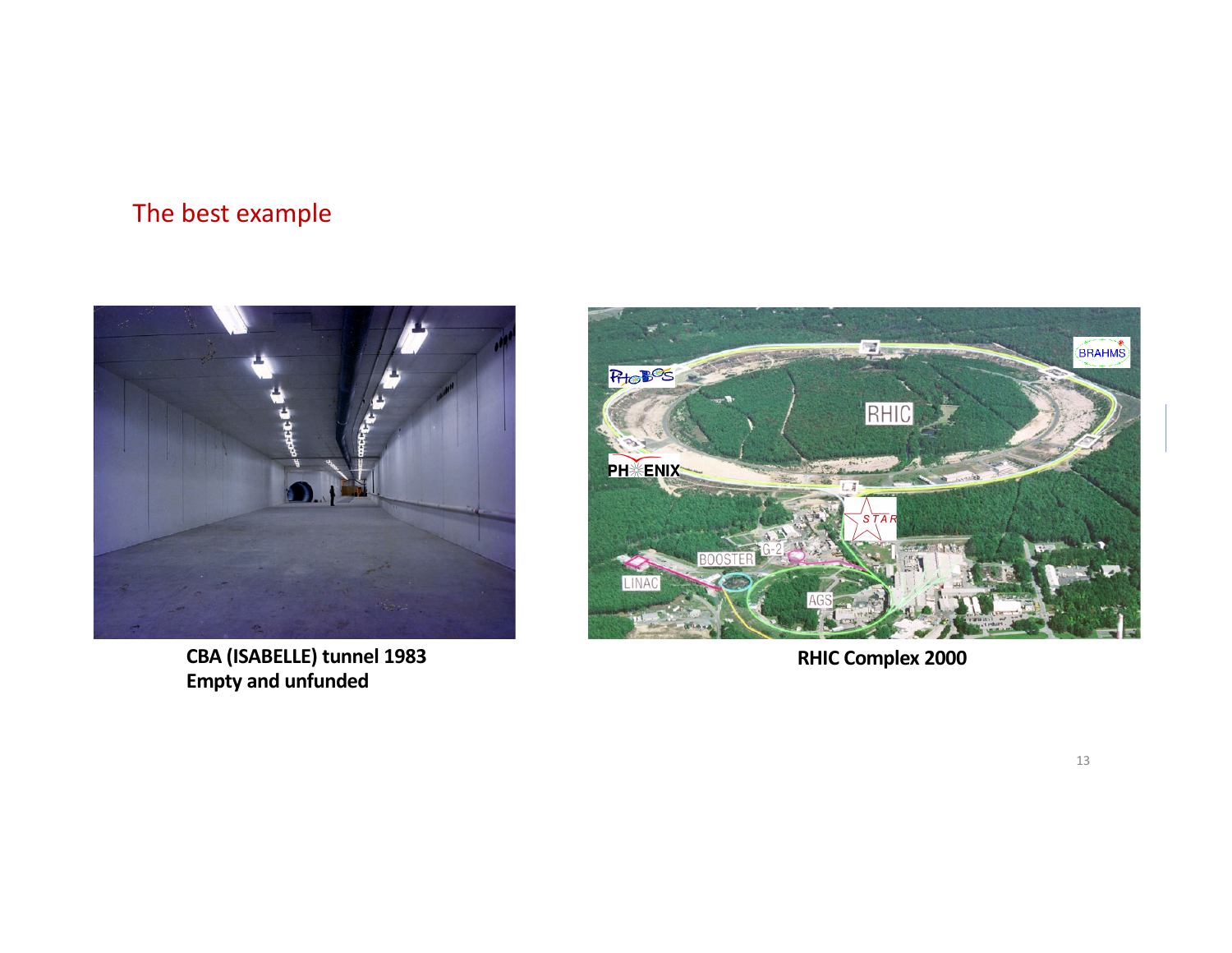# Late 1970's and early 1980's:

Focus shifts to practical questions

What are the needed energy densities?

What are the needed baryon (or nuclear matter) densities?

For how long must they last to be interesting, achievable and detectable? What is the stopping power of nuclei?

Which existing accelerators can produce interesting AA results?

What new accelerators need to be built?

How do we detect new physics?

What detectors need to be built and what measurements made?

It leads to vigorous AA research programs at:

- AGS 1986-97
- SPS 1986-99
- $-RHIC > 2000$

to crucial progress in "QCD on the lattice" calculations

and exciting ideas and speculations such as: existence of DCC's, of color superconductor states, of chiral magnetic effects, analogies with cold atoms phenomenology and string theory.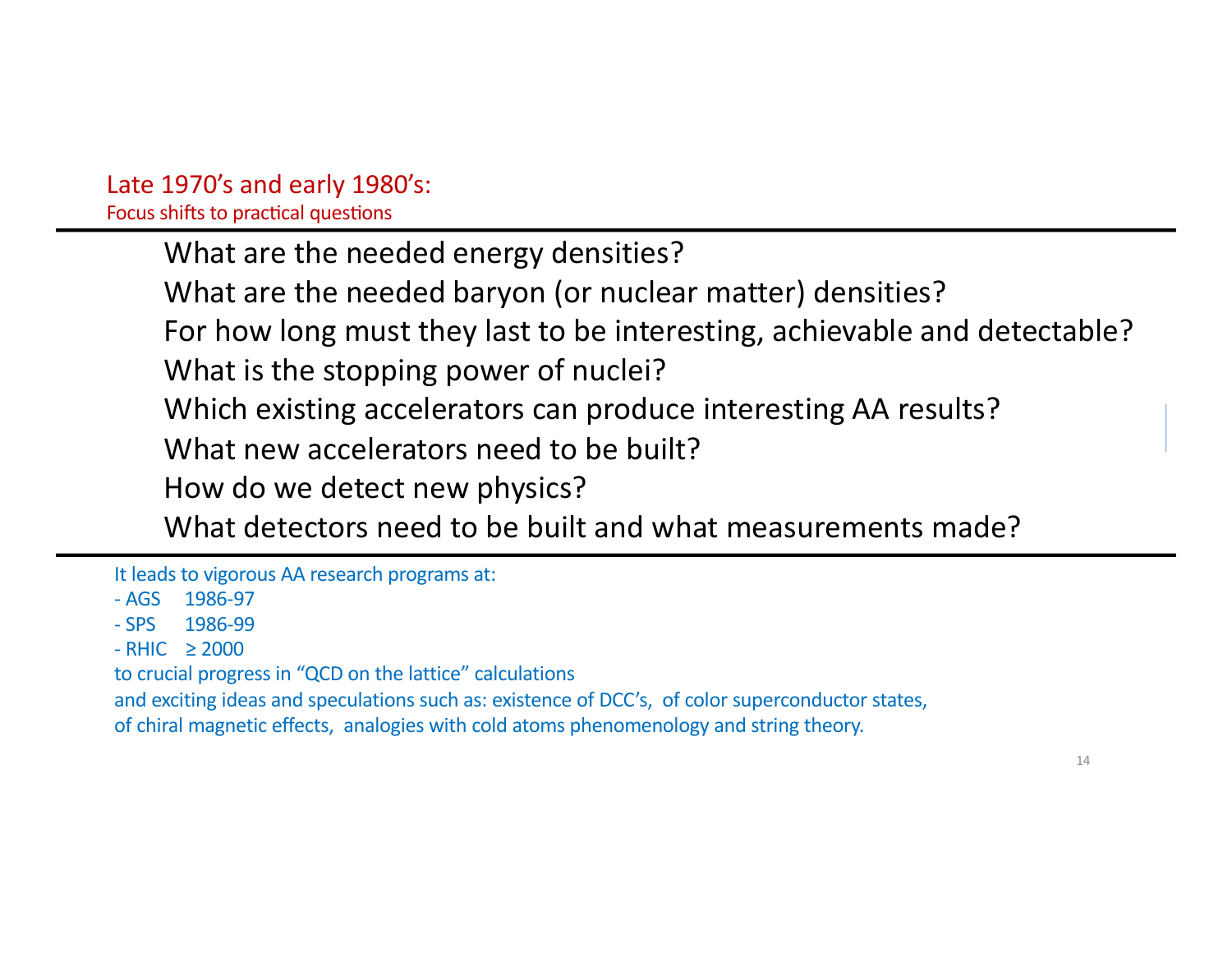1990's and early 2000's:

A flood of interesting AA data Lattice calculations and data suggest that sufficient energy and temperature are achieved to produce a QGP

> Has a QGP been produced? If so, which Laboratory saw it first? Who can claim discovery?

An ideal gas of weakly interacting quarks and gluons has not been produced - For that we will have to go to asymptotically high energy densities or temperatures, comparable to those in the early universe

The second two questions are therefore mute!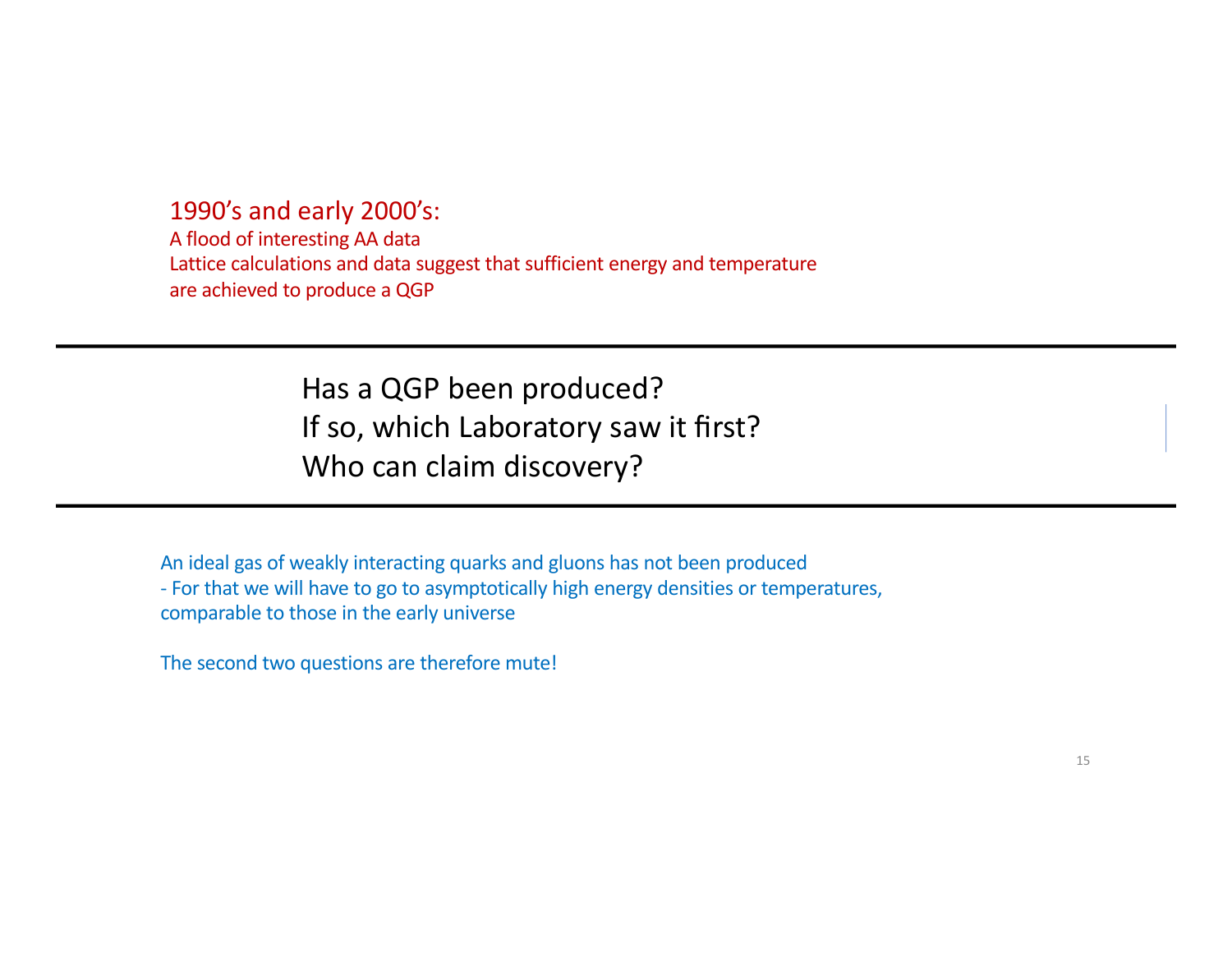### 2000's:

As you all know, something much more interesting is found to exist at high energy densities and temperatures

- an extremely strongly interacting system which flows remarkably well
- which has no end of interesting properties that need studying

How do we explain to our colleagues and funding agencies that we have not produced the weakly interacting QGP, a QCD phase we said must exist and we know how to produce?

No Problem!

- We simply redefined the QGP; as the fascinating QCD system which we produced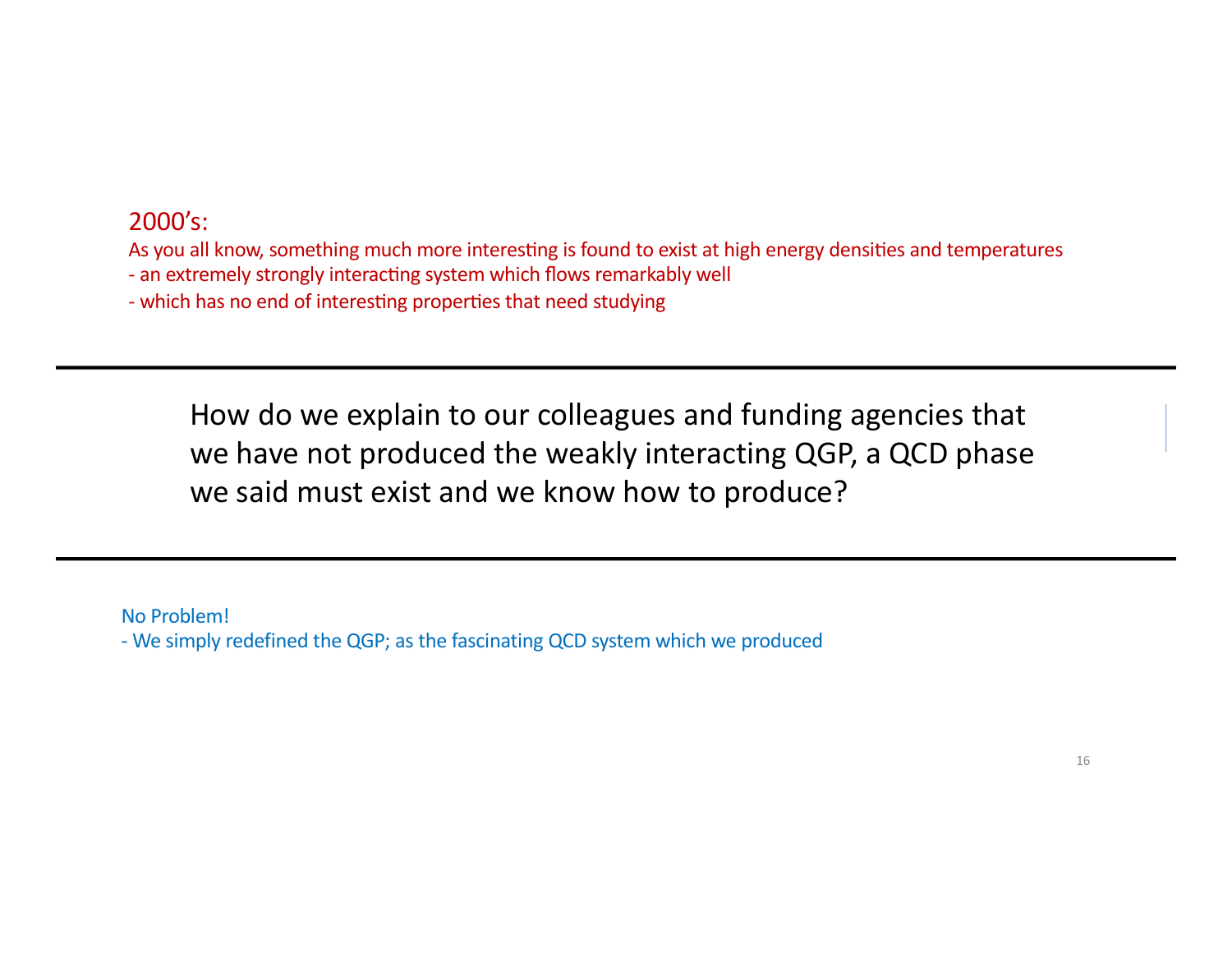### 2022:

I find it so fascinating that many of the questions we are asking today are not that different from those asked in the past

| Past &<br>Present<br>questions | What is the mechanism of particle production, from the instant of impact to the free<br>streaming of hadrons?<br>What is the space time evolution of particle production?<br>What is the complete phase diagram of the condensed matter of QCD?<br>What are the properties of all the phases?                                 |
|--------------------------------|-------------------------------------------------------------------------------------------------------------------------------------------------------------------------------------------------------------------------------------------------------------------------------------------------------------------------------|
| Present<br>questions           | Questions that you know better than I                                                                                                                                                                                                                                                                                         |
| My<br>question                 | At a little later than a microsecond after the big bang the hadronic part of the universe<br>consisted of an ideal gas of non interacting quarks and gluons. How did structure begin to evolve<br>from such a structureless system?<br>Is it vacuum fluctuations magnified by gravity, analogous to the creation of galaxies? |

17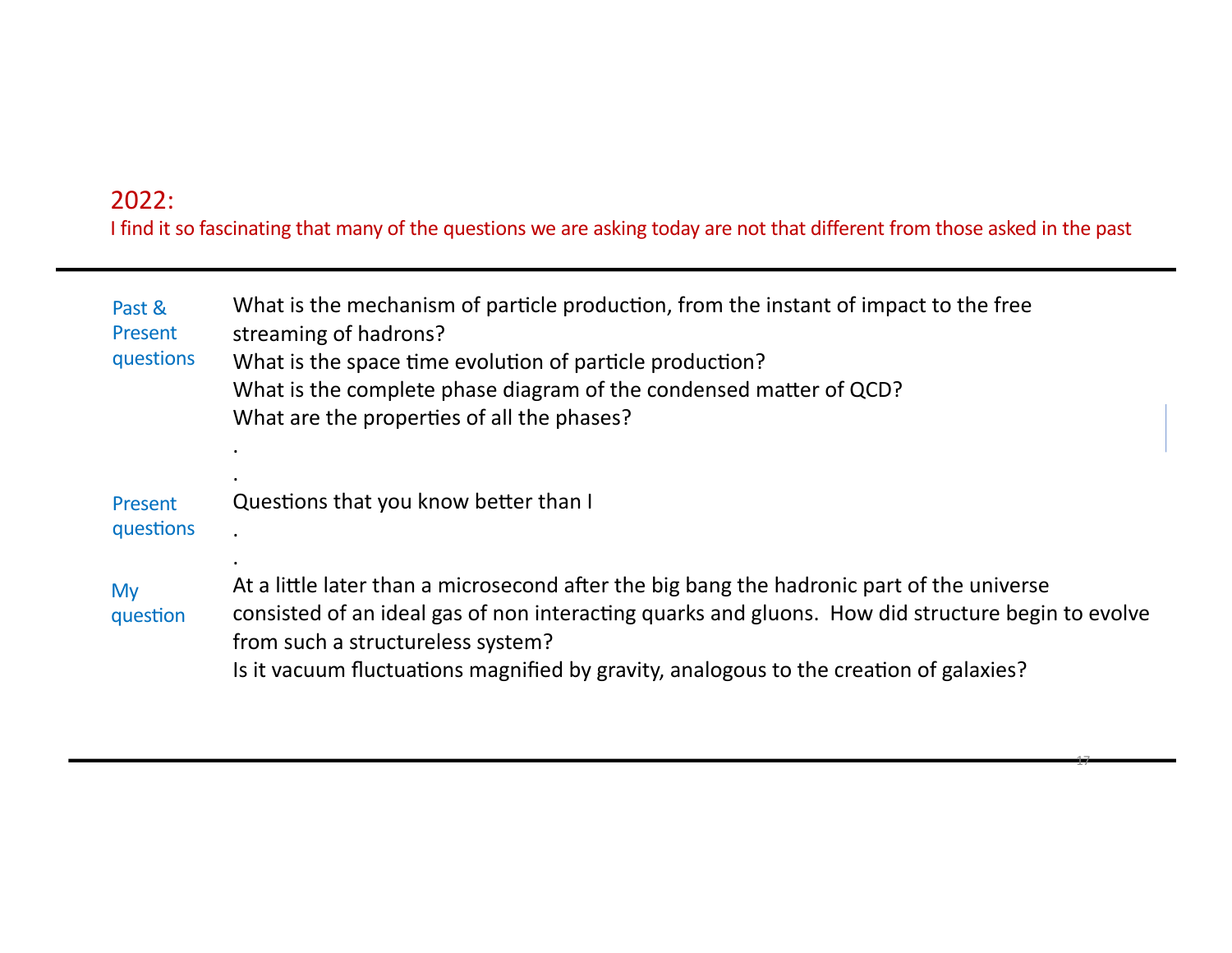**2022: We need guidance, in simple & exciting language, of where to go**

![](_page_17_Figure_1.jpeg)